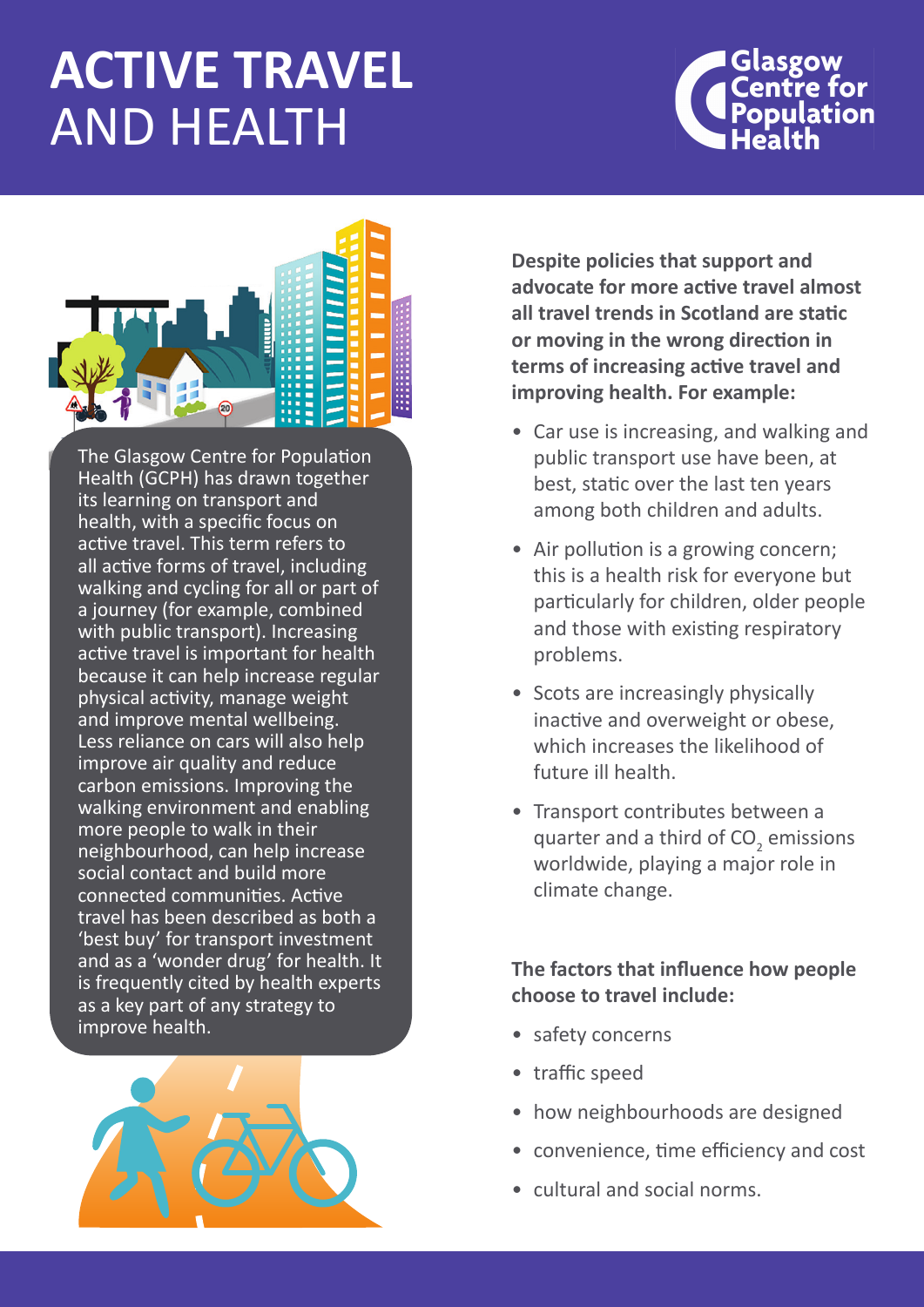## **The following actions are needed to increase the number of people who travel actively.**

#### **STRONG LEADERSHIP AND A SHIFT IN INVESTMENT**

European cities similar to Glasgow, and starting from a similarly low active travel baseline, have developed joinedup, safe infrastructure for active, sustainable travel and achieved high levels of walking and cycling.

The key ingredients for success in increasing active travel are:

- strong visionary leadership (from politicians, civil servants and Council officers)
- sustained investment over several years and sometimes decades
- pedestrian and cycle-friendly zones which give greater priority over motorised transport, particularly private cars.

#### **EFFECTIVE COMMUNITY ENGAGEMENT**

In order to ensure that new active travel infrastructure meets the needs of local communities, it is important that there is early and proactive community engagement, provision of clear and accessible information and timely dialogue about local transport infrastructure plans. There is a compelling need to increase safe, active and sustainable travel, but plans should be jointly agreed with communities following a process of engagement and deliberation.

#### **INTEGRATED INFRASTRUCTURE**

Appropriate, affordable, convenient and connected infrastructure can make an important contribution to encouraging and enabling more people to use more active forms of transport more often, for all or part of their journey.

The highest levels of cycle and pedestrian commuting in Glasgow are found in the areas with the best active travel infrastructure, and where there are connections to other routes and public transport hubs.

One example is Glasgow's public bike hire scheme which has contributed to a rise in cycling in the city overall, with commuters forming a high proportion of users. Along with accessing bikes from hire stations across the city, bikes are also located at public transport hubs meaning users can easily combine cycling with public transport to complete their journey.





What people consider to be 'normal' influences their transport choices and behaviours. High levels of car ownership and the belief that cars provide the most convenient and safe mode of travel contribute to a culture of car dominance and dependency. In a city like Glasgow where car ownership sits at around 50%, there is a risk that such a culture may influence planning decisions, further isolating and disadvantaging vulnerable people and communities with more limited access to cars.

Community engagement, underpinned by appropriate information, effective communication and education for road users should support the introduction of new initiatives intended to encourage transport choices and behaviours which rely less on private cars. This will, in time, influence what is considered 'normal' in terms of how we travel.

#### **URBAN PLANNING AND NEIGHBOURHOOD DESIGN**

Planning, neighbourhood design and transport systems which prioritise walking and cycling will improve health by increasing safety and encouraging more physical activity, reducing road traffic accidents, improving air quality, and by supporting stronger communities where people can safely and easily access local amenities with more opportunities to interact with each other.

We know that safety concerns play a major role in discouraging people from walking or cycling more. 20mph zones and limits can be effective in reducing accidents and injuries, traffic speed and volume, as well as improving perceptions of safety and so increasing active modes of travel.